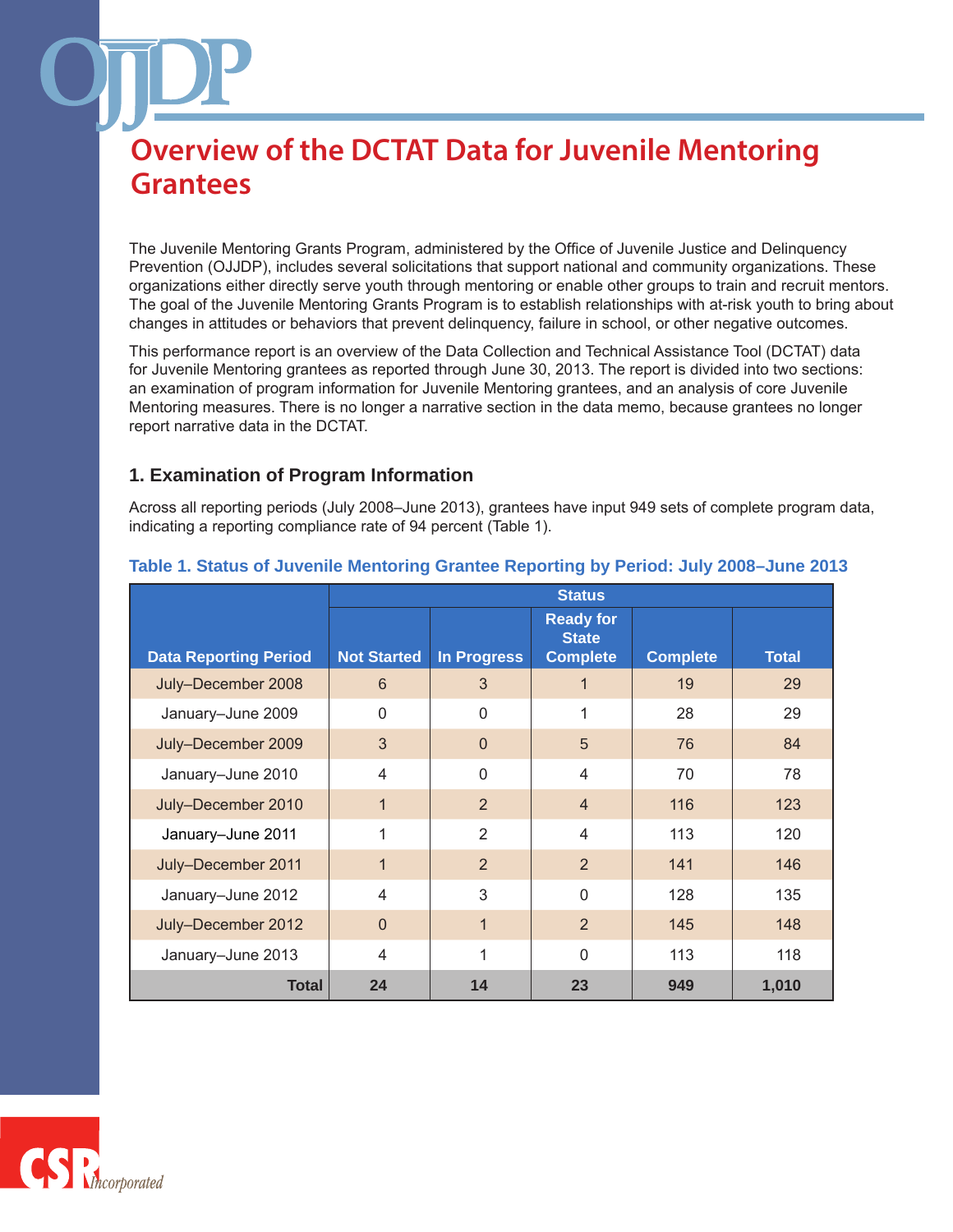In examining the grant amounts by State or District for the most recent reporting period, Georgia received the most funds, followed by Pennsylvania and Washington, DC (Table 2).1

| <b>Grantee State</b><br>or District | $\overline{N}$ | <b>Federal Award Amount</b><br>(Dollars) | <b>Grantee State</b><br>or District | $\boldsymbol{N}$ | <b>Federal Award Ar</b><br>(Dollars) |
|-------------------------------------|----------------|------------------------------------------|-------------------------------------|------------------|--------------------------------------|
| <b>AL</b>                           | $\mathbf 1$    | $\boldsymbol{\mathsf{S}}$<br>280,964     | <b>MO</b>                           | $\mathbf 1$      | 280,964<br>$\boldsymbol{\mathsf{S}}$ |
| <b>AZ</b>                           | 1              | 300,000                                  | МT                                  | 1                | 238,593                              |
| <b>CA</b>                           | 10             | 13,493,691                               | <b>ND</b>                           | $\overline{1}$   | 473,218                              |
| CO                                  | 3              | 3,107,498                                | <b>NJ</b>                           | $\overline{2}$   | 531,000                              |
| <b>CT</b>                           | $\overline{4}$ | 2,109,910                                | <b>NM</b>                           | $\overline{1}$   | 299,977                              |
| <b>DC</b>                           | 10             | 37,442,101                               | <b>NV</b>                           | 1                | 300,000                              |
| FL.                                 | 5              | 8,932,128                                | <b>NY</b>                           | 10               | 8,904,685                            |
| GA                                  | 4              | 72,106,104                               | OH                                  | $\overline{2}$   | 953,935                              |
| <b>IA</b>                           | 3              | 841,358                                  | <b>OK</b>                           | $\overline{2}$   | 609,909                              |
| IL                                  | 5              | 6,945,868                                | <b>OR</b>                           | 1                | 493,584                              |
| <b>KS</b>                           | $\overline{1}$ | 3,251,170                                | PA                                  | 10               | 38,004,234                           |
| <b>KY</b>                           | 1              | 300,000                                  | <b>SC</b>                           | 1                | 298,831                              |
| LA                                  | $\overline{2}$ | 2,038,000                                | <b>TX</b>                           | 3                | 898,633                              |
| MA                                  | $\overline{7}$ | 12,679,026                               | VA                                  | 3                | 4,747,161                            |
| <b>MD</b>                           | 11             | 24, 132, 809                             | <b>WA</b>                           | 3                | 8,280,962                            |
| MI                                  | 3              | 1,074,962                                | WI                                  | 1                | 299,995                              |
| <b>MN</b>                           | 3              | 1,241,185                                | <b>WY</b>                           | $\overline{1}$   | 276,969                              |

| tee State<br><b>District</b> | $\overline{N}$ | <b>Federal Award Amount</b><br>(Dollars) | <b>Grantee State</b><br>or District | $\boldsymbol{N}$ | <b>Federal Award Amount</b><br>(Dollars) |
|------------------------------|----------------|------------------------------------------|-------------------------------------|------------------|------------------------------------------|
| <b>AL</b>                    | 1              | $\mathbb{S}$<br>280,964                  | <b>MO</b>                           | $\mathbf 1$      | $\mathcal{S}$<br>280,964                 |
| AΖ                           | 1              | 300,000                                  | MT                                  | 1                | 238,593                                  |
| <b>CA</b>                    | 10             | 13,493,691                               | <b>ND</b>                           | 1                | 473,218                                  |
| CO                           | 3              | 3,107,498                                | <b>NJ</b>                           | $\overline{2}$   | 531,000                                  |
| <b>CT</b>                    | $\overline{4}$ | 2,109,910                                | <b>NM</b>                           | 1                | 299,977                                  |
| DC                           | 10             | 37,442,101                               | <b>NV</b>                           | 1                | 300,000                                  |
| <b>FL</b>                    | 5              | 8,932,128                                | <b>NY</b>                           | 10               | 8,904,685                                |
| GA                           | 4              | 72,106,104                               | <b>OH</b>                           | $\overline{2}$   | 953,935                                  |
| IA                           | 3              | 841,358                                  | <b>OK</b>                           | $\overline{2}$   | 609,909                                  |
| IL                           | 5              | 6,945,868                                | <b>OR</b>                           | 1                | 493,584                                  |
| <b>KS</b>                    | 1              | 3,251,170                                | <b>PA</b>                           | 10               | 38,004,234                               |
| <b>KY</b>                    | 1              | 300,000                                  | <b>SC</b>                           | 1                | 298,831                                  |
| LA                           | $\overline{2}$ | 2,038,000                                | <b>TX</b>                           | 3                | 898,633                                  |
| МA                           | 7              | 12,679,026                               | <b>VA</b>                           | 3                | 4,747,161                                |
| <b>MD</b>                    | 11             | 24, 132, 809                             | <b>WA</b>                           | 3                | 8,280,962                                |
| MI                           | 3              | 1,074,962                                | WI                                  | 1                | 299,995                                  |
| <b>MN</b>                    | 3              | 1.241.185                                | <b>WY</b>                           | 1                | 276.969                                  |

### **Table 2. Federal Award Amount by State or District (Dollars): January–June 2013**

<sup>1</sup> Amounts represent the State or District to which the grant was awarded. They do not necessarily indicate the State or District in which grant money is being used to conduct activities.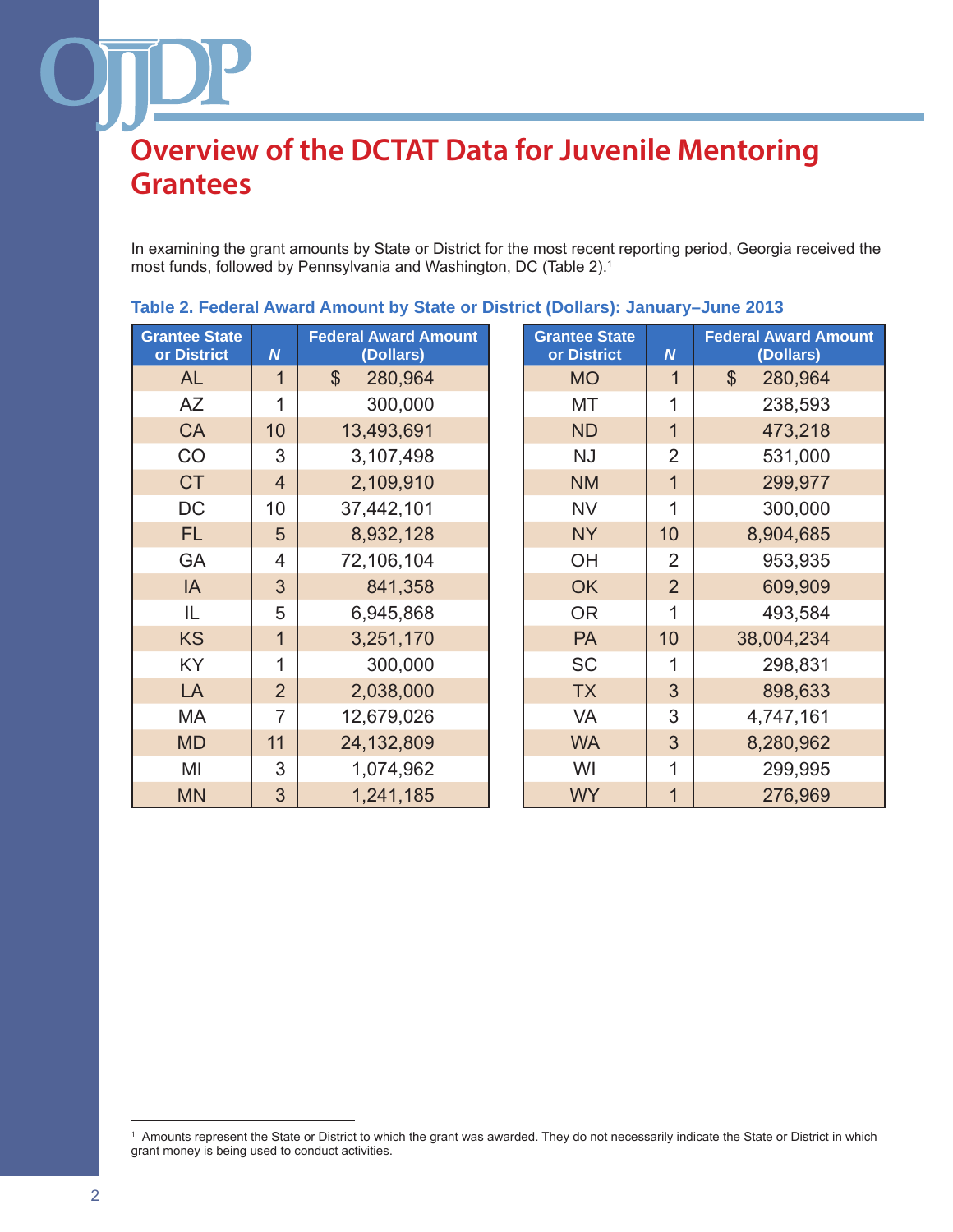Analysis of implementing agencies for this period revealed that the largest numbers of programs (518) were with nonprofit community-based organizations. Schools or other education organizations accounted for 27 awards (Figure 1).



#### **Figure 1. Grants by Implementing Organization Type: January–June 2013 (***N* **= 573)**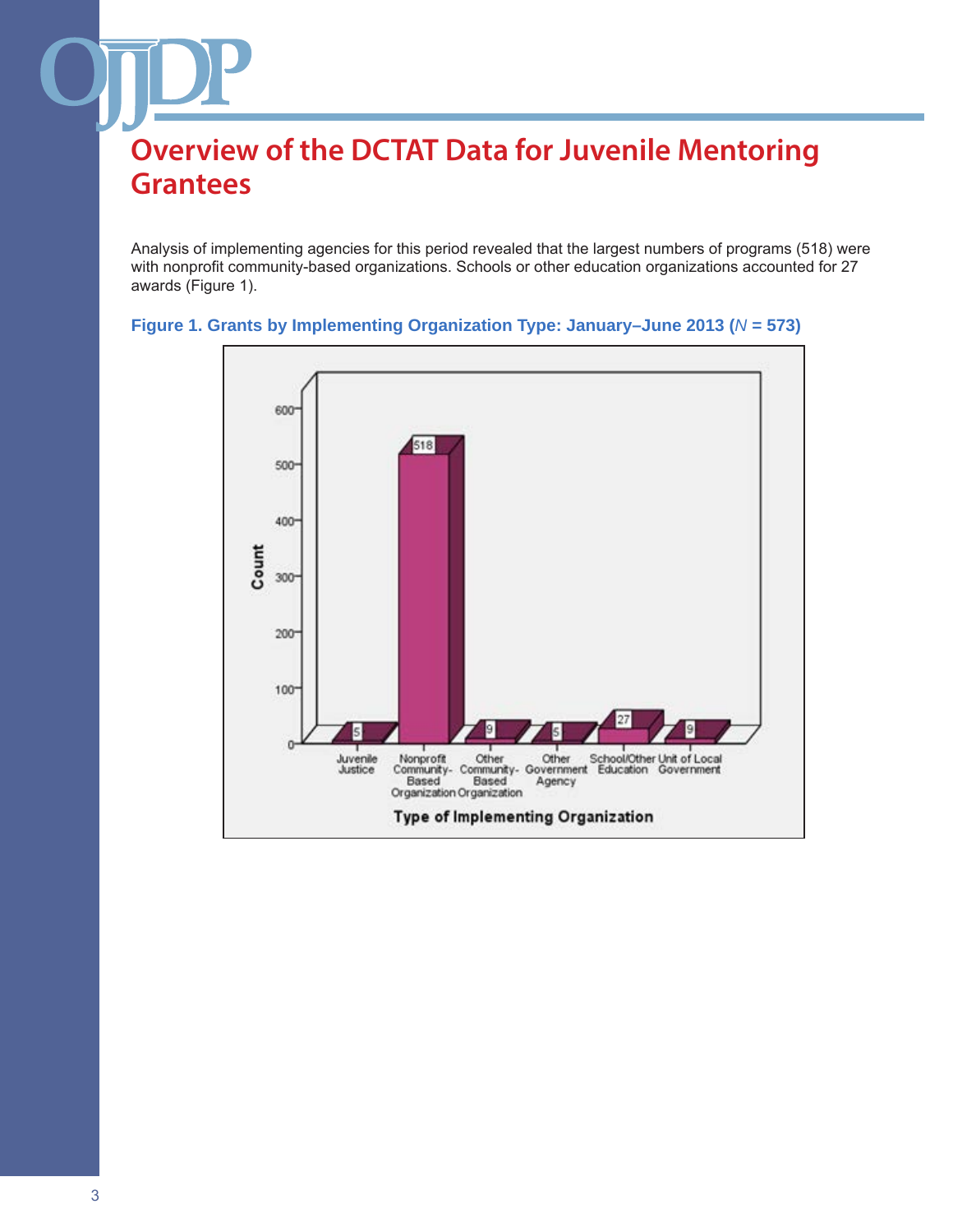Table 3 provides an aggregate of demographic data for the January–June 2013 reporting period. More specifically, the numbers in this table represent the population actually served by Juvenile Mentoring grantees during their project period. Targeted services include any approaches specifically designed to meet the needs of the intended population (e.g., gender-specific, culturally based, and developmentally appropriate services).

#### **Population Grantees Serving Group During Project Period RACE/ETHNICITY** American Indian/Alaskan Native 185 Asian 161 Black/African American 439 Hispanic or Latino (of Any Race) 352 Native Hawaiian and Other Pacific Islander 113 Other Race 175 White/Caucasian 403 Caucasian/Non-Latino 259 Youth Population Not Served Directly 17 **JUSTICE SYSTEM STATUS** At-Risk Population (No Prior Offense) and the state of the 478 First-time Offenders 330 Repeat Offenders 171 Sex Offenders **5** Status Offenders **128** Violent Offenders 27 Youth Population Not Served Directly 16 **GENDER** Male 480 Female 488 and 2012 and 2014 and 2012 and 2014 and 2014 and 2014 and 2014 and 2014 and 2014 and 2014 and 2014 Youth Population Not Served Directly 16 **AGE** 0–10 311 11–18 496 Over 18 **44** Youth Population Not Served Directly 16 **GEOGRAPHIC AREA** Rural 181 Suburban 273 Tribal 127 Urban 1980 - Andrea Britain, actor and a control of the control of the control of the control of the control o Youth Population Not Served Directly 16 **OTHER** Mental Health 209 Substance Abuse 186 Truant/Dropout 360

#### **Table 3. Target Population: January–June 2013**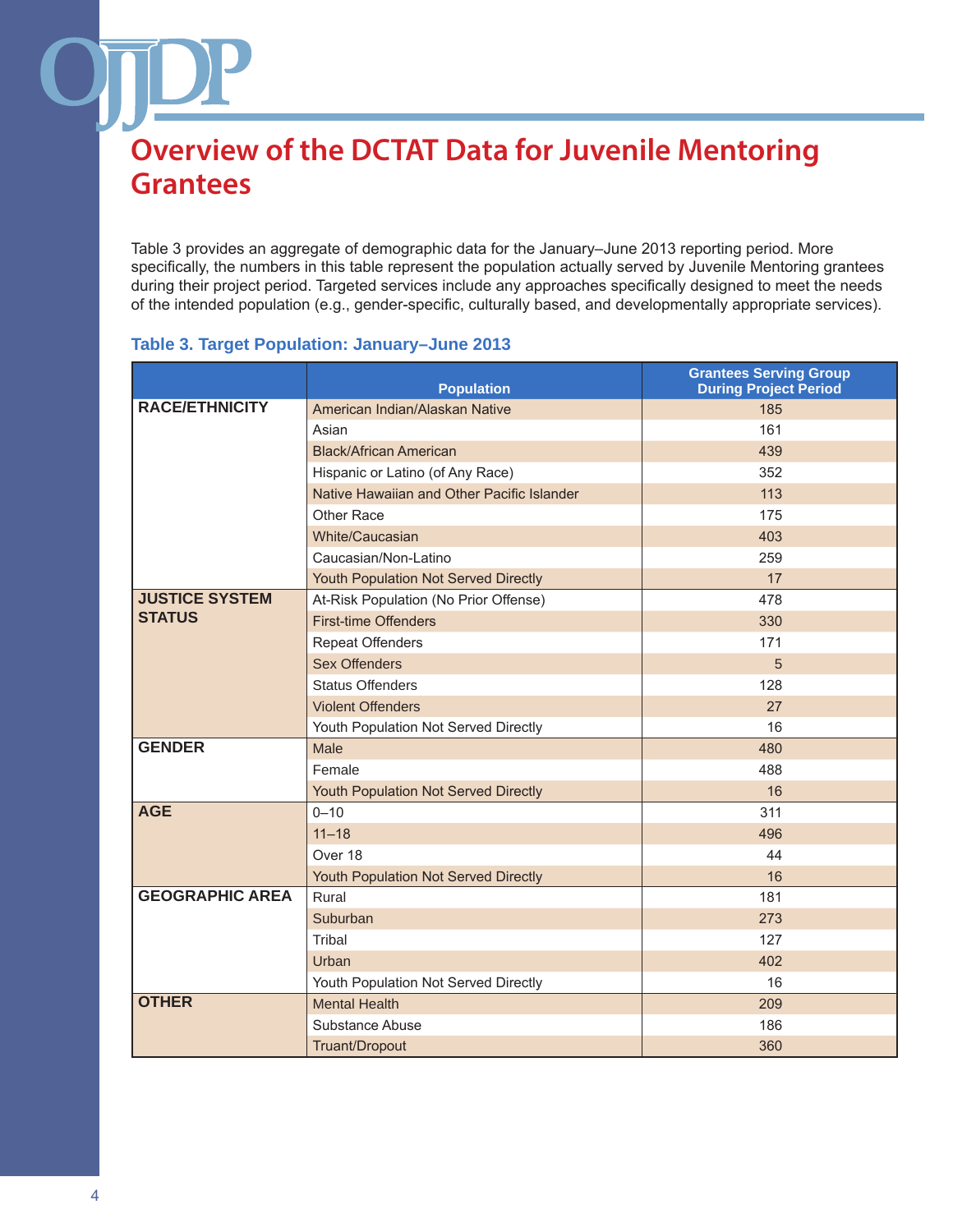### **2. Analysis of Core Measure Data from January–June 2013**

Many Juvenile Mentoring grantees and subgrantees are implementing evidence-based practices. During the January–June 2013 reporting period, 564 programs (97 percent) implemented evidence-based practices (Figure 2).

### **Figure 2. Evidence-Based Practices and Programs by Reporting Period: July 2008–June 2013**

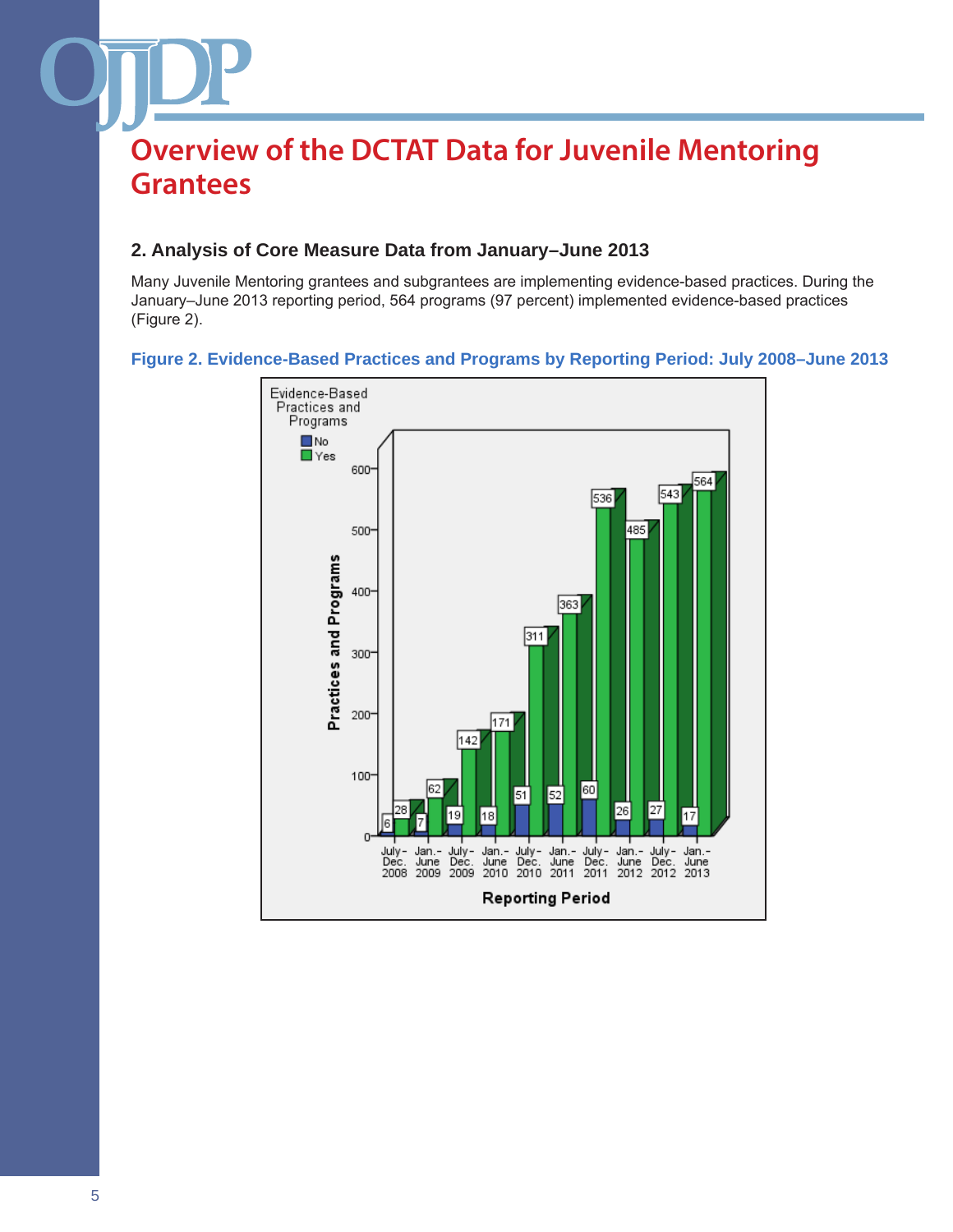During the January–June 2013 reporting period, 82 percent (\$193,618,868) of Federal funds were being spent by active Juvenile Mentoring grantees and subgrantees who had implemented evidence-based programs and practices (Figure 3).



#### **Figure 3. Grant Funds for Evidence-Based Programs and Practices: January–June 2013**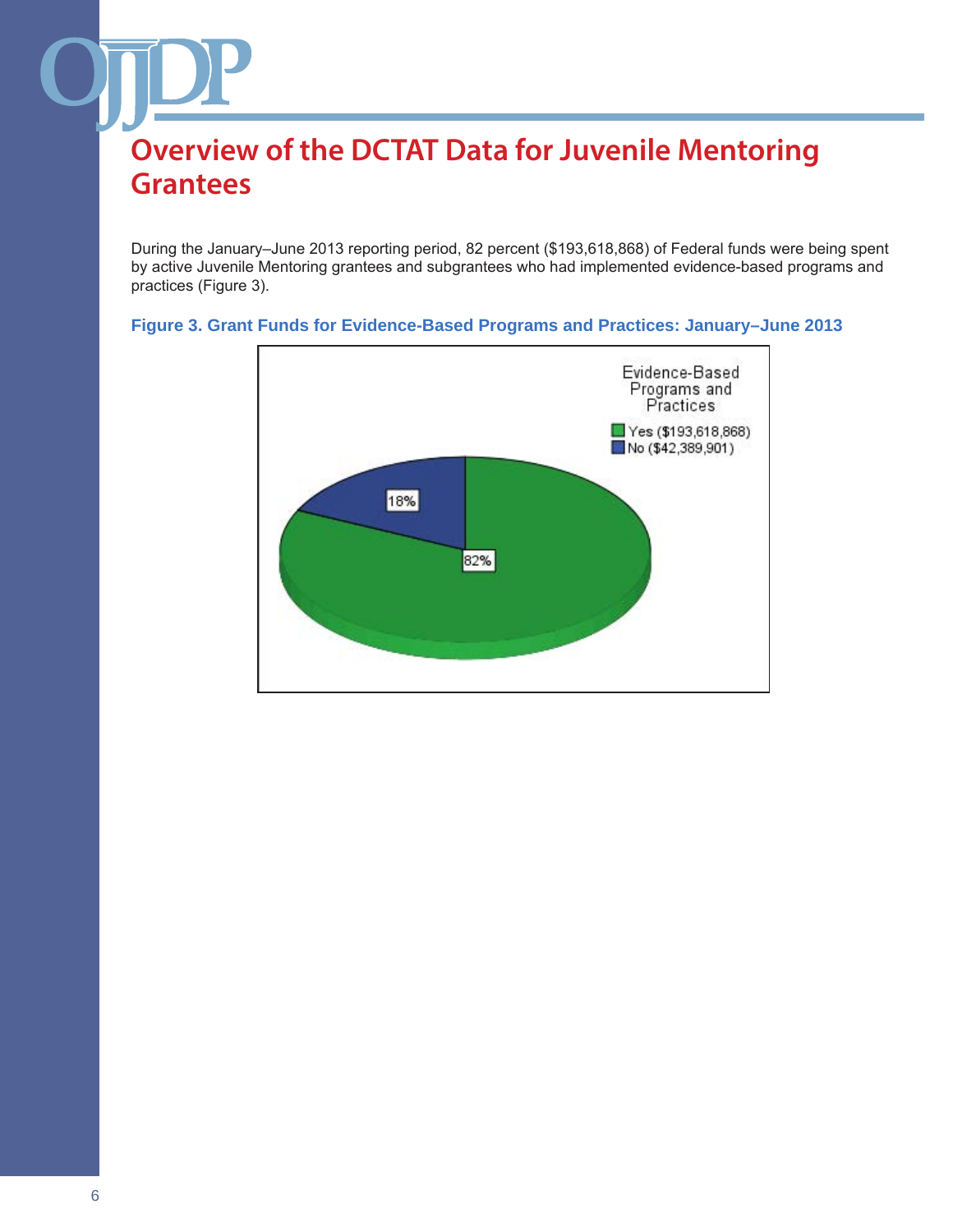The next section presents an aggregate of performance measures data (Table 4). Of the 118,333 youth served by Juvenile Mentoring grantees, 104,369 (88 percent) were served using an evidence-based program or practice. In addition, 86 percent of eligible youth (26,309) exited programs after completing program requirements. Each grantee defines the requirements needed for a youth to complete each program. Sometimes a program cannot be completed in the 6 months represented by the reporting period. For example, in one program, youth have to complete 9 months of mentoring to be considered successful. If a youth exits such a program for any reason before 9 months of mentoring is complete, he or she is considered unsuccessful. The lack of a shorter-term definition for program completion therefore decreases the overall program completion rate.

Performance measures about the program mentors were also collected. During the reporting period, 20,820 new program mentors were recruited. Of the 19,396 mentors who began training, 18,618 (96 percent) successfully completed it. Moreover, 73 percent of mentors reported that they had increased knowledge of their program area. Of the 46,389 mentors in the program during the reporting period, 39,685 (86 percent) remained active mentors.

| <b>Performance Measure</b>                                             | <b>Youth or Mentors</b> |                       |                |
|------------------------------------------------------------------------|-------------------------|-----------------------|----------------|
| Program youth served                                                   | 118,333 <sup>2</sup>    |                       |                |
| Program youth served using<br>an evidence-based program or<br>practice | 104,369                 |                       |                |
| Program mentors recruited                                              | 20,820                  |                       |                |
|                                                                        |                         | <b>Completed</b>      | <b>Percent</b> |
| Program youth completing<br>program requirements                       | 30,436                  | 26,309                | 86             |
| Mentors successfully<br>completing training                            | 19,396                  | 18,618                | 96             |
| Mentors trained who have<br>increased knowledge of<br>program area     | 35,166                  | 25,676                | 73             |
|                                                                        |                         | <b>Active</b>         | <b>Percent</b> |
| Mentor retention rate                                                  | 46,389 mentors          | 39,685 active mentors | 86             |

#### **Table 4. Performance Measures for Youth or Mentors: January–June 2013**

The data reported to OJJDP have undergone system-level validation and verification checks. OJJDP also conducts reviews of the aggregate data findings and grantee-level data reports for obvious errors or inconsistencies. A formal data validation and verification process will be implemented in this program during 2014.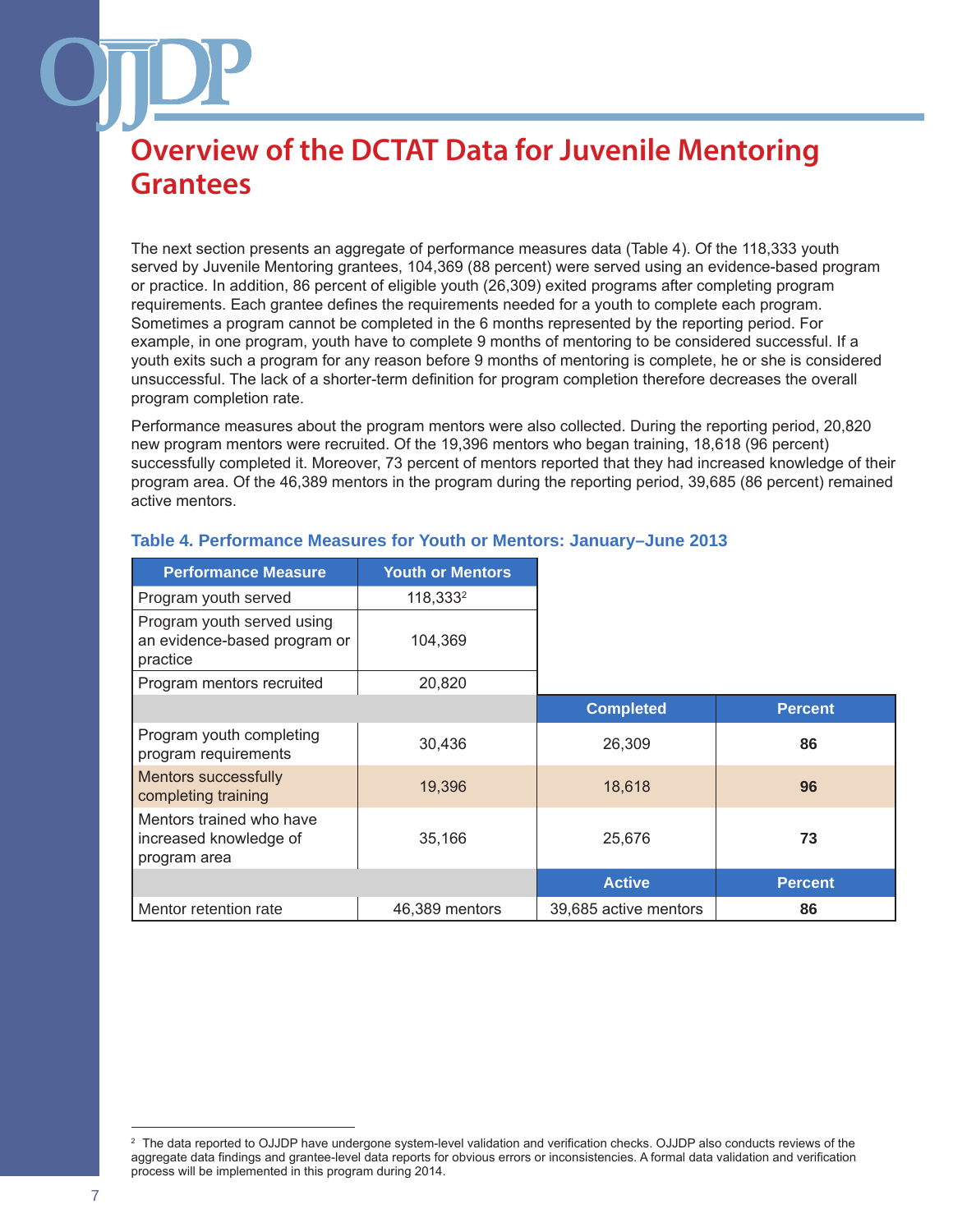Tables 5 and 6 break down the data on offending levels among the program youth served. About 1 percent of youth tracked had an arrest or delinquent offense while in the program, compared with 7 percent who committed an offense 6–12 months after exiting the program. The mentor retention rate for these programs is high—86 percent—which is a likely contributor to a program's overall success, as defined by low rates of both offending and reoffending.

### **Table 5. Performance Measures, Short-Term Offending Data: January–June 2013**

| <b>Performance Measure</b>                                         | <b>Data</b>            |
|--------------------------------------------------------------------|------------------------|
| Program youth tracked for delinquent offenses (short-term outcome) | 55,203                 |
| Program youth with an arrest or delinquent offense                 | 658                    |
| Program youth committed to juvenile facility                       | 82                     |
| Program youth sentenced to adult prison                            | 4                      |
| Program youth who received another sentence                        | 69                     |
| Percent of program youth who offend                                | $1\%$<br>(658/55, 203) |

#### **Table 6. Performance Measures, Long-Term Offending Data for Youth Exiting Programs 6–12 Months Earlier: January–June 2013**

| <b>Performance Measure</b>                                        | <b>Data</b>    |
|-------------------------------------------------------------------|----------------|
| Program youth tracked for delinquent offenses (long-term outcome) | 837            |
| Program youth with an arrest or delinquent offense                | 55             |
| Program youth committed to juvenile facility                      | 9              |
| Program youth sentenced to adult prison                           | 3              |
| Program youth who received another sentence                       | 9              |
| Percent of program youth who offend                               | 7%<br>(55/837) |

Recidivism levels among the youth served were also low (Tables 7 and 8). Less than 1 percent committed a subsequent new offense while in the program, compared with 8 percent who committed a new offense 6–12 months after exiting the program.

### **Table 7. Performance Measures, Short-Term Recidivism Data: January–June 2013**

| <b>Performance Measure</b>                                             | <b>Data</b>              |
|------------------------------------------------------------------------|--------------------------|
| Program youth tracked for new delinquent offenses (short-term outcome) | 13.257                   |
| Program youth with new arrest or delinquent offense                    | 100                      |
| Program youth recommitted to juvenile facility                         | 13                       |
| Program youth sentenced to adult prison                                | 3                        |
| Program youth who received another sentence                            | 16                       |
| Percent of program youth who reoffend                                  | $< 1\%$<br>(100/13, 257) |